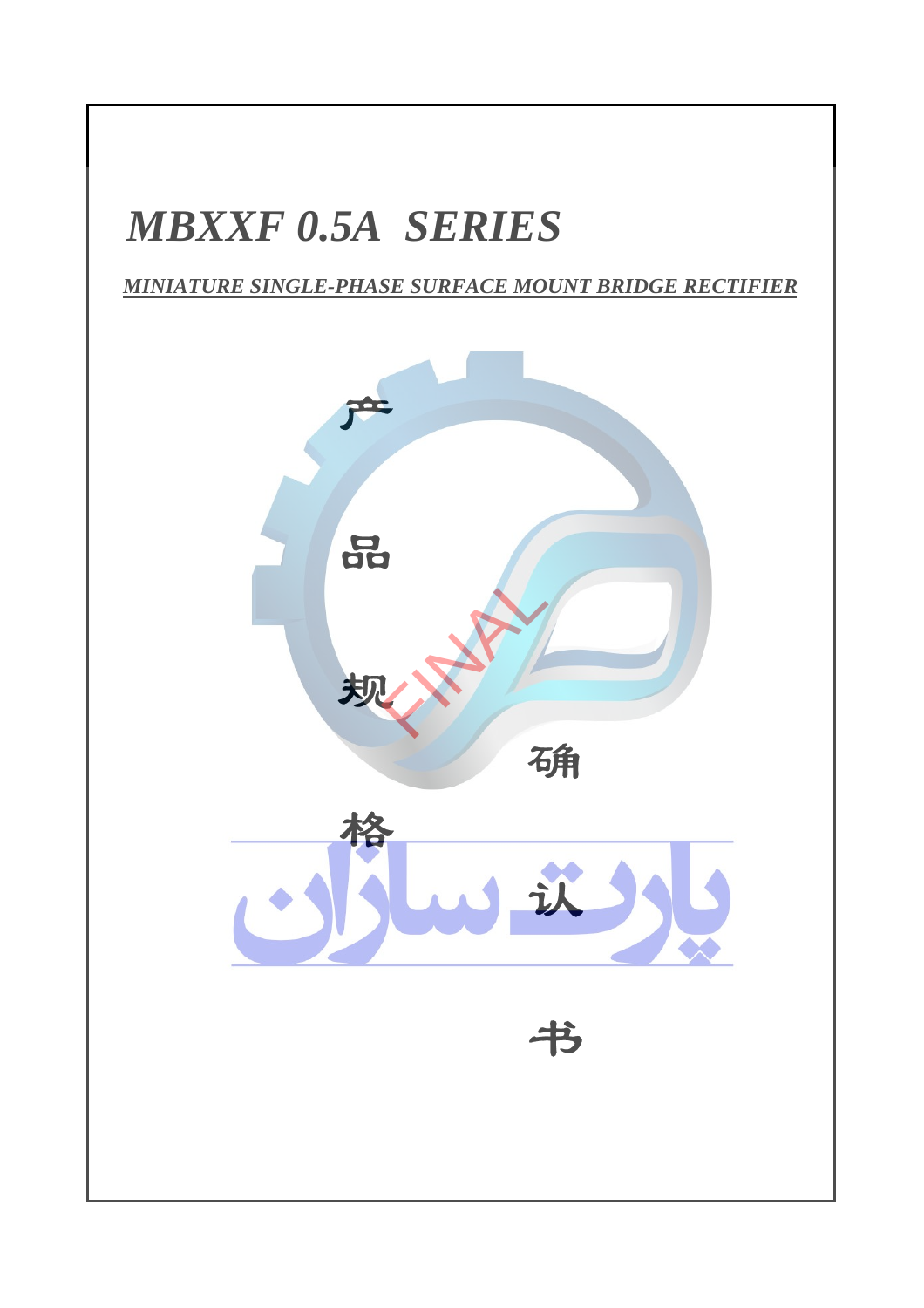## **MB05F THRU MB10F**

*MINIATURE GLASS PASSIVATED SINGLE-PHASE SURFACE MOUNT BRIDGE RECTIFIER*

### *REVERSE VOLTAGE:* **50 to 1000 VOLTS** *FORWARD CURRENT:* **0.5 AMPERE**



#### *Maximum Ratings and Electrical Characteristics*

| <b>Maximum Ratings and Electrical Characteristics</b>                                                                           |                            |                 |             |      |             |             |      |              |              |
|---------------------------------------------------------------------------------------------------------------------------------|----------------------------|-----------------|-------------|------|-------------|-------------|------|--------------|--------------|
| ambient temperature unless otherwise specified.<br>Ratings at 25<br>Single phase, half wave, 60Hz, resistive or inductive load. |                            |                 |             |      |             |             |      |              |              |
| For capacitive load, derate current by 20%.                                                                                     |                            |                 |             |      |             |             |      |              |              |
|                                                                                                                                 | <b>Symbols</b>             | MB05F           | <b>MB1F</b> | MB2F | <b>MB4F</b> | <b>MB6F</b> | MB8F | <b>MB10F</b> | <b>Units</b> |
| <b>Maximum Recurrent Peak Reverse Voltage</b>                                                                                   | $V_{RRM}$                  | 50              | 100         | 200  | 400         | 600         | 800  | 1000         | <b>Volts</b> |
| <b>Maximum RMS Voltage</b>                                                                                                      | V <sub>RMS</sub>           | 35              | 70          | 140  | 280         | 420         | 560  | 700          | <b>Volts</b> |
| <b>Maximum DC Blocking Voltage</b>                                                                                              | $V_{DC}$                   | 50              | 100         | 200  | 400         | 600         | 800  | 1000         | <b>Volts</b> |
| Maximum Average Forward Rectified Current<br>(see Fig. $1$ )<br>on glass-epoxy P.C.B (Note 2)<br>on aluminum substrate (Note 3) | $L_{(AV)}$                 | 0.3<br>0,5      |             |      |             |             |      |              | Amp          |
| <b>Peak Forward Surge Current,</b><br>8.3ms single half-sine-wave<br>superimposed on rated load (JEDEC method)                  | $I_{\rm{FSM}}$             | 25              |             |      |             |             |      |              | Amp          |
| <b>Maximum Forward Voltage</b><br>at 0.4A DC and 25                                                                             | $-\mathbf{V}_{\mathrm{F}}$ | $1-0$           |             |      |             |             |      |              | <b>Volts</b> |
| at $T_A=25$<br><b>Maximum Reverse Current</b><br>at Rated DC Blocking Voltage<br>$T_A = 125$                                    | $I_R$                      | 5.0<br>500      |             |      |             |             |      |              | uAmp         |
| <b>Typical Junction Capacitance (Note 1)</b>                                                                                    | $C_{J}$                    | 13              |             |      |             |             |      |              | pF           |
| <b>Typical Thermal Resistance (Note 3)</b>                                                                                      | $R_{\theta JA}$            | 70              |             |      |             |             |      |              | / W          |
| <b>Typical Thermal Resistance (Note 2)</b>                                                                                      | $R_{0.H.}$                 | 20              |             |      |             |             |      |              | /N           |
| <b>Operating and Storage Temperature Range</b>                                                                                  | $T_J$ Tstg                 | $-55$ to $+150$ |             |      |             |             |      |              |              |

#### **NOTES:**

1- Measured at 1 MH<sub>Z</sub> and applied reverse voltage of 4.0 VDC.

2- On glass epoxy P.C.B. mounted on 0.05 x 0.05" (1.3 x 1.3mm) pads

3- On aluminum substrate P.C.B. with an area of 0.8" x 0.8" (20 x 20mm) mounted on 0.05 x 0.05" (1.3 x 1.3mm) solder pad